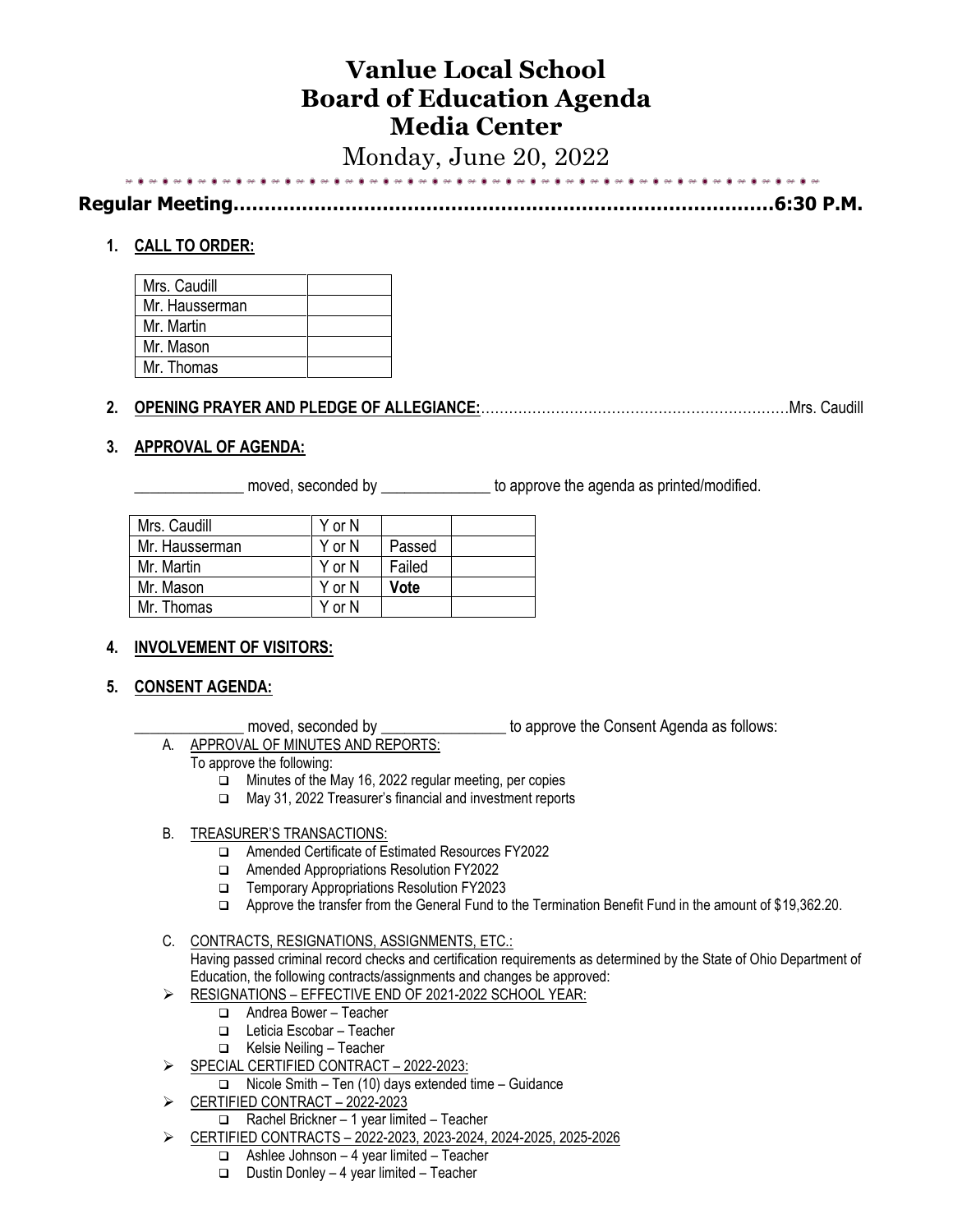- ❑ Heather Nielsen 4 year limited Teacher
- ❑ Nicole Smith 4 year limited Teacher
- ➢ MODIFY CONTRACT 2022-2023 SCHOOL YEAR:
	- ❑ Kathy Wisner Co-Majorette Advisor Step 3
- SUPPLEMENTAL CONTRACT 2022-2023 SCHOOL YEAR:
	- ❑ Kaley McCoy Co-Majorette Advisor Step 0
	- ❑ Ashley Brauneller Cheer Advisor Step 0
	- ❑ Shawn Ginnan Head Girls Basketball Coach Step 3
	- ❑ Lacey Kessler Assistant Girls Basketball Coach Step 2
- ➢ NON-CERTIFIED CONTRACTS:
	- ❑ Mitchell Duffy Technology Coordinator 1 year limited
	- ❑ Lacey Kessler Study Hall Monitor/Athletic Director 1 year limited
	- ❑ Makalia Weber EMIS Coordinator 2 year limited
	- ❑ CJ Couch Transportation/Maintenance Supervisor 3 year limited
	- ❑ Doug Passat Bus Driver Continuing
	- ❑ Joyce Sturgill Bus Driver 2 year limited

*The Board reserves the right to treat any offer of employment as withdrawn if the contract is not signed and returned within ten (10) business days of mailing.*

D. DISPOSAL LIST:

To approve the items for disposal from the elementary reading series and junior high level subject books as per copies.

- E. SCHOOL FEES 2022-2023 SCHOOL YEAR: To approve the school fees list for the 2022-2023 school year as per copies.
- F. LUNCH PRICES 2022-2023 SCHOOL YEAR: To approve the following lunch prices for the 2022-2023 school year:
	- Grades 6-12 \$2.70/day
	- Grades K-5 \$2.50/day
	- Salads \$2.80
- G. HANDBOOK FOR THE 2022-2023 SCHOOL YEAR:

To approve the following handbook for the 2022-2023 school year:

- Elementary Handbook
- JH/HS Handbook
- H. MILEAGE REIMBURSEMENT: To increase the mileage reimbursement to the current IRS rate.
- I. DONATION:

To approve the donation of a 48" Story and Clark Upright piano at approximately 15 years old from the Joseph Wolph Foundation.

J. PROPERTY, LIABILITY, AND FLEET INSURANCE (SORSA) RENEWAL:

To renew the policy with Schools of Ohio Risk Sharing Authority (SORSA) for property, fleet, and liability insurance from July 1, 2022 through June 30, 2023 at a cost not to exceed \$19,463.00 which includes a \$12,000,000.00 excess liability limit. The previous rate was \$18,291.00.

| Mr. Hausserman | Y or N |        |  |
|----------------|--------|--------|--|
| Mr. Martin     | Y or N | Passed |  |
| Mr. Mason      | Y or N | Failed |  |
| Mr. Thomas     | Y or N | Vote   |  |
| Mrs. Caudill   | Y or N |        |  |